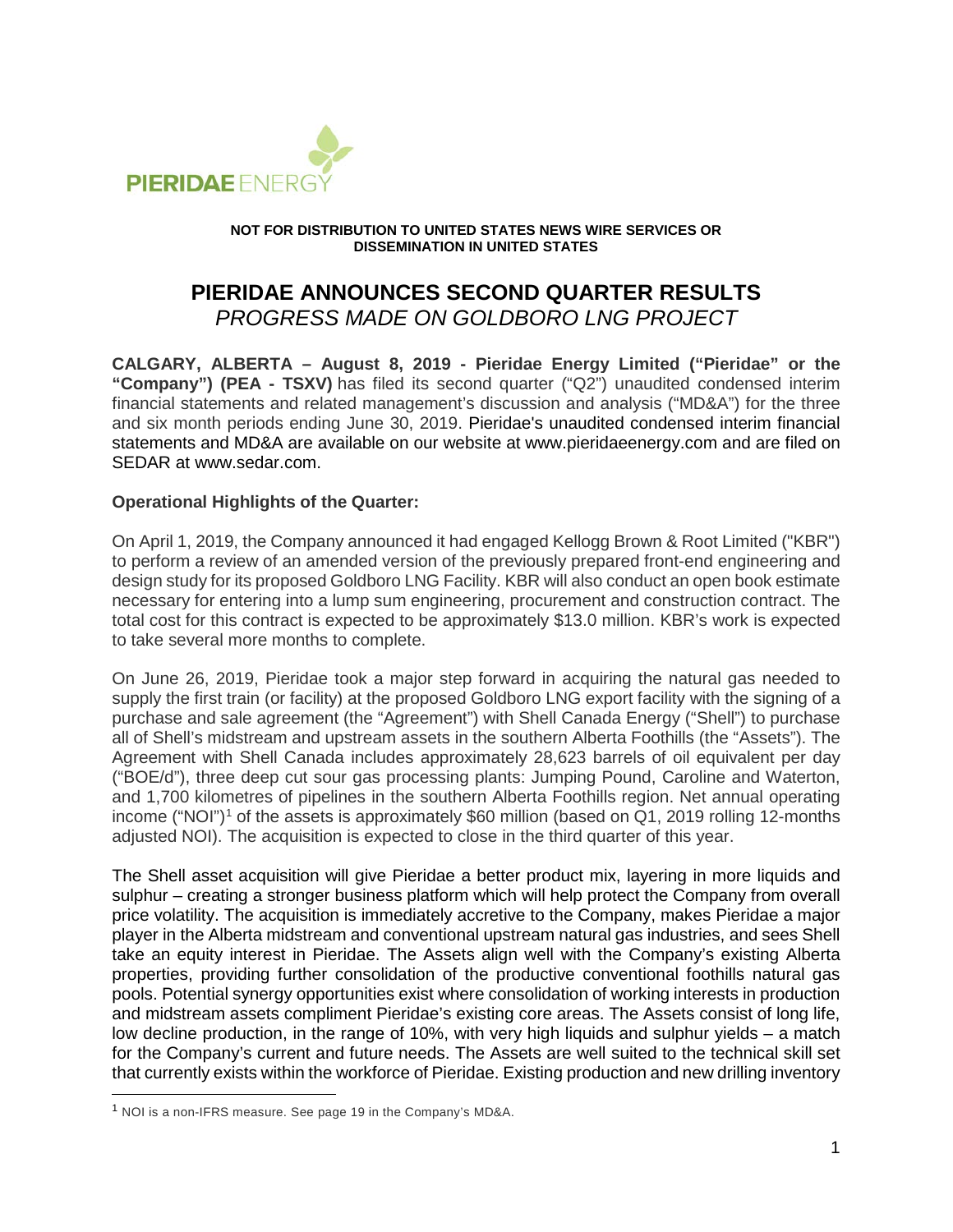will provide significant new gas supply along with an extensive, well maintained, underutilized and sophisticated gas midstream system.

"We continue to make solid progress in working to close our deal with Shell Canada," said Pieridae Energy CEO Alfred Sorensen. "This asset acquisition will mean we would have the majority of the natural gas needed to supply the first facility or train at Goldboro. And when the deal closes, Pieridae will be the largest gas producer in the southern Alberta foothills."

|                                                             | For the three months ended |               |    |               | For the six months ended |    |               |    |               |  |
|-------------------------------------------------------------|----------------------------|---------------|----|---------------|--------------------------|----|---------------|----|---------------|--|
| (\$000s, except where otherwise stated)                     |                            | June 30, 2019 |    | June 30, 2018 |                          |    | June 30, 2019 |    | June 30, 2018 |  |
| Net revenues <sup>(1)</sup>                                 | \$                         | 13,387        | \$ |               | 66                       | \$ | 36,369        | \$ | 82            |  |
| Net loss                                                    | \$                         | (19,530)      | \$ | (2,730)       |                          | \$ | (32, 526)     | \$ | (5,689)       |  |
| Net loss per common share -<br>basic and diluted (\$/share) | \$                         | (0.23)        | \$ | (0.05)        |                          | \$ | (0.40)        | \$ | (0.11)        |  |
| Cash flow from operating<br>activities                      | \$                         | (16, 702)     | \$ | (1,753)       |                          | \$ | (33, 786)     | \$ | (3,901)       |  |
| Project expenditures <sup>(2)</sup>                         | \$                         | 8,758         | \$ | 2,208         |                          | \$ | 9,330         | \$ | 3,033         |  |
| Capital expenditures                                        | \$                         | 917           | \$ | 522           |                          | \$ | 1,489         | \$ | 773           |  |
| Operating:                                                  |                            |               |    |               |                          |    |               |    |               |  |
| Daily production:                                           |                            |               |    |               |                          |    |               |    |               |  |
| NGLs (bbl/d)                                                |                            | 211           |    |               | $\overline{\phantom{a}}$ |    | 206           |    |               |  |
| Natural gas (Mcf/d)                                         |                            | 90,942        |    |               | $\overline{\phantom{a}}$ |    | 96,551        |    |               |  |
| Barrels of oil equivalent<br>$(boe/d)^{(3)}$                |                            | 15,368        |    |               | $\overline{\phantom{a}}$ |    | 16,297        |    |               |  |

## Consolidated Performance Highlights

|                                              |  | As at         |  |              |
|----------------------------------------------|--|---------------|--|--------------|
|                                              |  |               |  | December 31, |
|                                              |  | June 30, 2019 |  | 2018         |
| Net working capital (deficit) <sup>(2)</sup> |  | (77, 892)     |  | (84,061)     |
| Shareholder's equity                         |  | 81,483        |  | 91,900       |
|                                              |  |               |  |              |

(1) Revenues net of royalties and losses on risk management contracts as shown in the Consolidated Statement of Loss and Comprehensive Loss

(2) Non-IFRS measure. See page 19 in the Company's MD&A.

(3) Excludes sulphur production. This was supplemented by an additional 18,573 tonnes of sulphur in Q2 and 38,745 tonnes of sulphur YTD.

Volatile natural gas prices in Alberta impacted Pieridae's bottom line for the quarter as prices were lower than they were in Q1 2019. The Company has taken steps to mitigate this impact, shutting in certain higher cost wells and implementing a hedging program to help blunt the current gas price environment. See the Company's MD&A for further discussion of the Q2 results.

#### **2019 Guidance:**

With low natural gas prices resulting in production shut-ins, management is reducing the guidance issued in the Company's Annual Report to average daily production expectations of 13,000 – 17,000 BOE/d, from the previous expectation range of 16,000 – 18,000 BOE/d. Production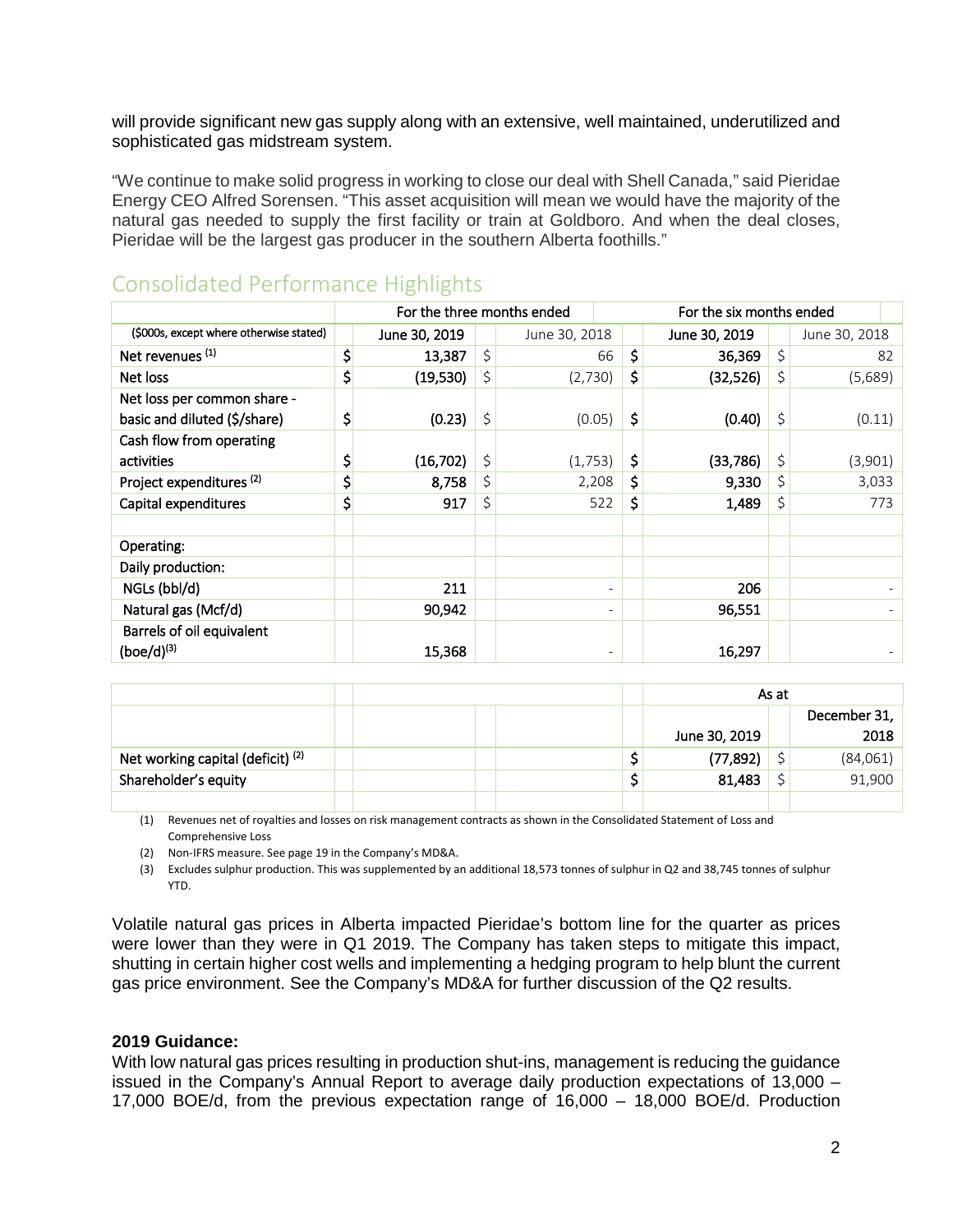guidance excludes the expected Shell acquisition. The Shell acquisition is expected to increase production to a daily average of 45,000 – 50,000 boe/d in the late part of the year.

Pieridae's 2019 upstream capital program has been curtailed and is now expected to be approximately \$2 – 5 million as opposed to previous guidance of \$8 – 10 million. With the focus now being on the completion of the Shell acquisition, management has reduced expected spending on Goldboro development activities to \$20 million from previous guidance of up to \$45 million.

In other Pieridae news, Chief Financial Officer Melanie Litoski will be leaving the Company August 9, 2019 to pursue another employment opportunity. Pieridae thanks Ms. Litoski for her contributions and wishes her well in her new role. The Company has initiated a search to fill the CFO position and, in the interim, these responsibilities will be handled by our Senior VP Finance & Risk, Rob Dargewitcz.

#### **About Pieridae**

Founded in 2011, Pieridae, a majority Canadian owned corporation based in Calgary, is focused on the development of integrated energy-related activities, from the exploration and extraction of natural gas to the development, construction and operation of the Goldboro LNG facility and the production of LNG for sale to Europe and other markets. Pieridae is on the leading edge of the re-integration of the LNG value chain in North America. Pieridae has 86,713,714 common shares issued and outstanding which trade on the TSX Venture Exchange (PEA).

#### **For further information please contact:**

#### **Alfred Sorensen, Chief Executive Officer**

Telephone: (403) 261-5900

#### **James Millar, Director, External Relations**

Telephone: (403) 261-5900

#### **Forward-Looking Statements**

Certain statements contained herein may constitute "forward-looking statements" or "forwardlooking information" within the meaning of applicable securities laws (collectively "forward-looking statements"). Words such as "may", "will", "should", "could", "anticipate", "believe", "expect", "intend", "plan", "potential", "continue", "shall", "estimate", "expect", "propose", "might", "project", "predict", "forecast" and similar expressions may be used to identify these forward-looking statements.

Forward-looking statements involve significant risk and uncertainties. A number of factors could cause actual results to differ materially from the results discussed in the forward-looking statements including, but not limited to, risks associated with oil and gas exploration, development, exploitation, production, marketing and transportation, loss of markets, volatility of commodity prices, currency fluctuations, imprecision of resources estimates, environmental risks, competition from other producers, incorrect assessment of the value of acquisitions, failure to realize the anticipated benefits or synergies from acquisitions, delays resulting from or inability to obtain required regulatory approvals and ability to access sufficient capital from internal and external sources and the risk factors outlined under "Risk Factors" and elsewhere herein. The recovery and resources estimate of Pieridae's reserves provided herein are estimates only and there is no guarantee that the estimated resources will be recovered. As a consequence, actual results may differ materially from those anticipated in the forward-looking statements.